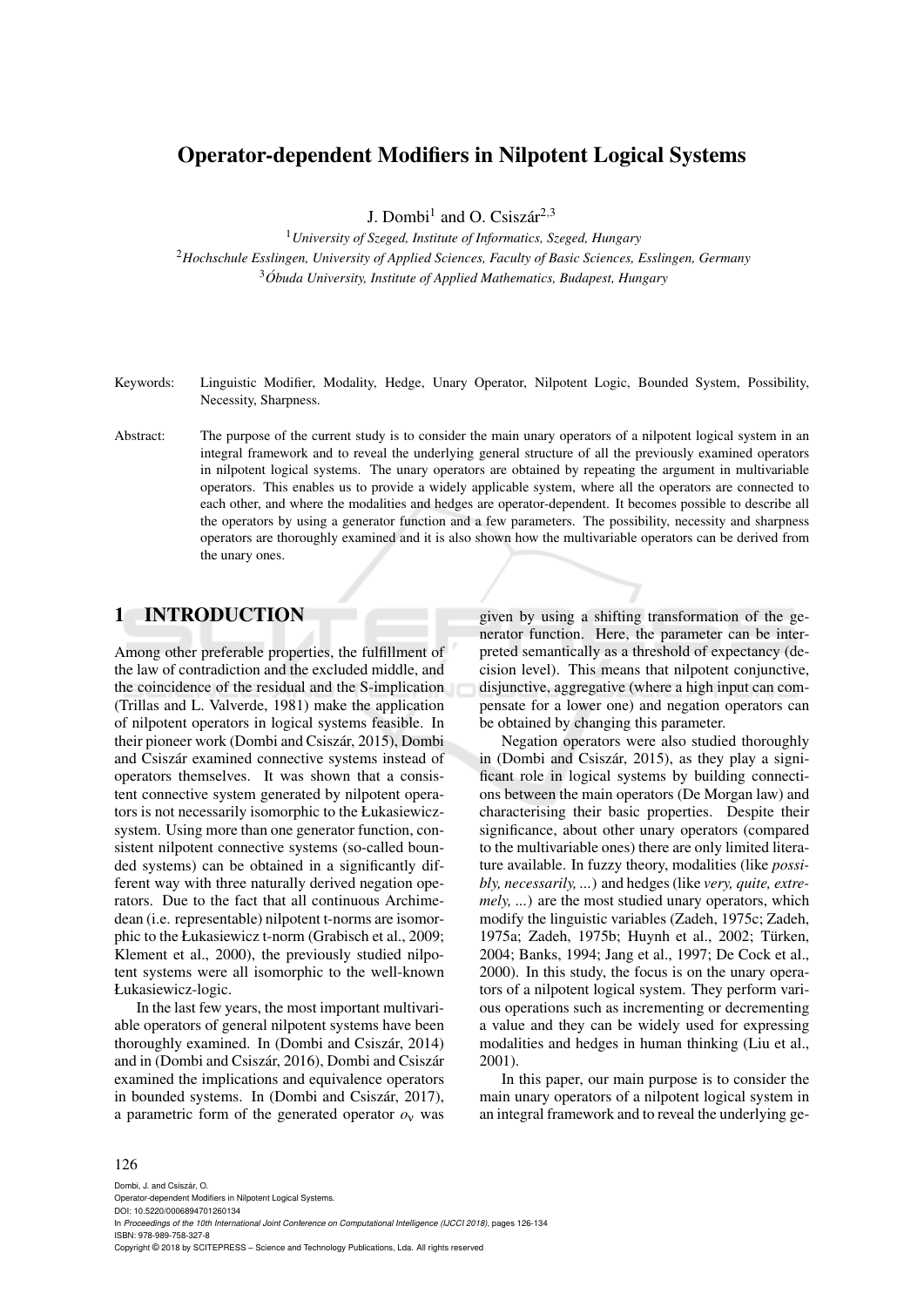neral structure of all the operators considered so far. This enables to provide a widely applicable system, where all operators are connected to each other, and the modalities and hedges are operator-dependent. In such a system, only a few parameters are to be given. By fitting the parameter values, the system can be used to model real life problems.

The article is organized as follows. After recalling some basic preliminaries in Section 2, unary operators in nilpotent logical systems are examined in Section 3. First, in Section 3.1, a possible way of constructing unary operators is considered: repeating the argument in multivariable operators; i.e. by choosing  $x_i = x_j$ (∀*i*, *j*) for the arguments of the many-variable operators. This is how it can be ensured that the operators are connected. In Section 3.2, our focus is on the drastic unary operators, in Section 3.3 on the composition rules and then in Section 3.4, it is shown how the multivariable operators can be derived from unary ones. This result underlines the importance of the unary operators in a logical system. In Section 3.5, a general framework is given for all the operators discussed so far.

In Section 4, a future research direction is suggested that could provide the next steps along the path to a practical and widely applicable system (e.g. in neural networks). The main disadvantage of the nilpotent operator family, namely the lack of differentiability can be eliminated by using a continuously differentiable approximation of the cutting function.

Finally, in Section 5, the main results are summarized.

### 2 PRELIMINARIES

To construct a logical system, we need to define the appropriate logical operators. As in (Dombi and Csiszár, 2015), we consider connective systems where the conjunction and disjunction operators are special types of t-norms and t-conorms, respectively.

A triangular norm (*t-norm* for short) *T* is a binary operation on the closed unit interval  $[0,1]$  such that  $([0,1],T)$  is an abelian semigroup with neutral element 1 which is totally ordered, i.e., for all *x*1, *x*<sub>2</sub>, *y*<sub>1</sub>, *y*<sub>2</sub> ∈ [0, 1] with *x*<sub>1</sub> ≤ *x*<sub>2</sub> and *y*<sub>1</sub> ≤ *y*<sub>2</sub> we have  $T(x_1, y_1) \leq T(x_2, y_2)$ , where  $\leq$  is the natural order on  $[0,1]$ .

Standard examples of t-norms are the minimum  $T_M$ , the product  $T_P$ , the Łukasiewicz t-norm  $T_L$  given by  $T_L(x, y) = \max(x+y-1, 0)$ , and the drastic product  $T_D$  with  $T_D(1, x) = T_D(x, 1) = x$ , and  $T_D(x, y) = 0$ otherwise.

A triangular conorm (*t-conorm* for short) *S* is a binary operation on the closed unit interval [0,1] such

that  $([0,1], S)$  is an abelian semigroup with neutral element 0 which is totally ordered. Standard examples of t-conorms are the maximum *S*M, the probabilistic sum *S*P, the Łukasiewicz t-conorm *S*<sup>L</sup> given by  $S_{L}(x, y) = min(x + y, 1)$ , and the drastic sum  $S_{D}$  with  $S_{\mathbf{D}}(0, x) = S_{\mathbf{D}}(x, 0) = x$ , and  $S_{\mathbf{D}}(x, y) = 1$  otherwise.

A continuous t-norm T is said to be *Archimedean* if  $T(x,x) < x$  holds for all  $x \in (0,1)$ . A continuous Archimedean T is called *strict* if *T* is strictly monotone; i.e.  $T(x, y) < T(x, z)$  whenever  $x \in (0, 1]$  and  $y < z$ , and *nilpotent* if there exist  $x, y \in (0, 1)$  such that  $T(x, y) = 0$ .

From the duality between t-norms and t-conorms, we can easily derive the similar properties for tconorms as well.

As it is well-known, t-norms and t-conorms can be expressed by means of a single real generator function with the following specific properties.

Proposition 1. *(Baczyński, (Baczyński and Jayaram,* 2009), *Ling, (C. Ling, 1965)*) *A function*  $T : [0,1]^2 \rightarrow$ [0,1] *is a continuous Archimedean t-norm if and only if it has a continuous additive generator, i.e. there exists a continuous strictly decreasing function t* :  $[0,1] \rightarrow [0,\infty)$  *with*  $t(1) = 0$ *, which is uniquely determined up to a positive multiplicative constant, such that*

$$
T(x,y) = t^{-1}(\min(t(x) + t(y), t(0)), \quad x, y \in [0,1].
$$
\n(1)

Proposition 2. *(Grabisch et al., 2009)*

*A t-norm T is strict if and only if*  $t(0) = \infty$  *holds for each continuous additive generator t of T. A t-norm T is nilpotent if and only if t*(0)  $< \infty$  *holds* 

*for each continuous additive generator t of T.*

Due to the duality, additive generators of tconorms  $(s(x))$  can be obtained from the additive generators of their dual t-norms.

Since the generator functions of nilpotent t-norms and t-conorms are bounded and determined up to a multiplicative constant, they can be normalized (Dombi and Csiszár, 2015). Let us use the following notations for the uniquely defined normalized generator functions:

$$
f_c(x) := \frac{t(x)}{t(0)}, \qquad f_d(x) := \frac{s(x)}{s(1)}.
$$
 (2)

In order to simplify the notations, we recall the definition of the so-called cutting function.

Definition 1. *(Dombi and Csiszar, 2015; Sabo and ´ Strezo, 2005) Let us define the cutting operation* [ ] *by*

$$
[x] = \begin{cases} 0 & if & x < 0 \\ x & if & 0 \le x \le 1 \\ 1 & if & 1 < x \end{cases}
$$
 (3)

127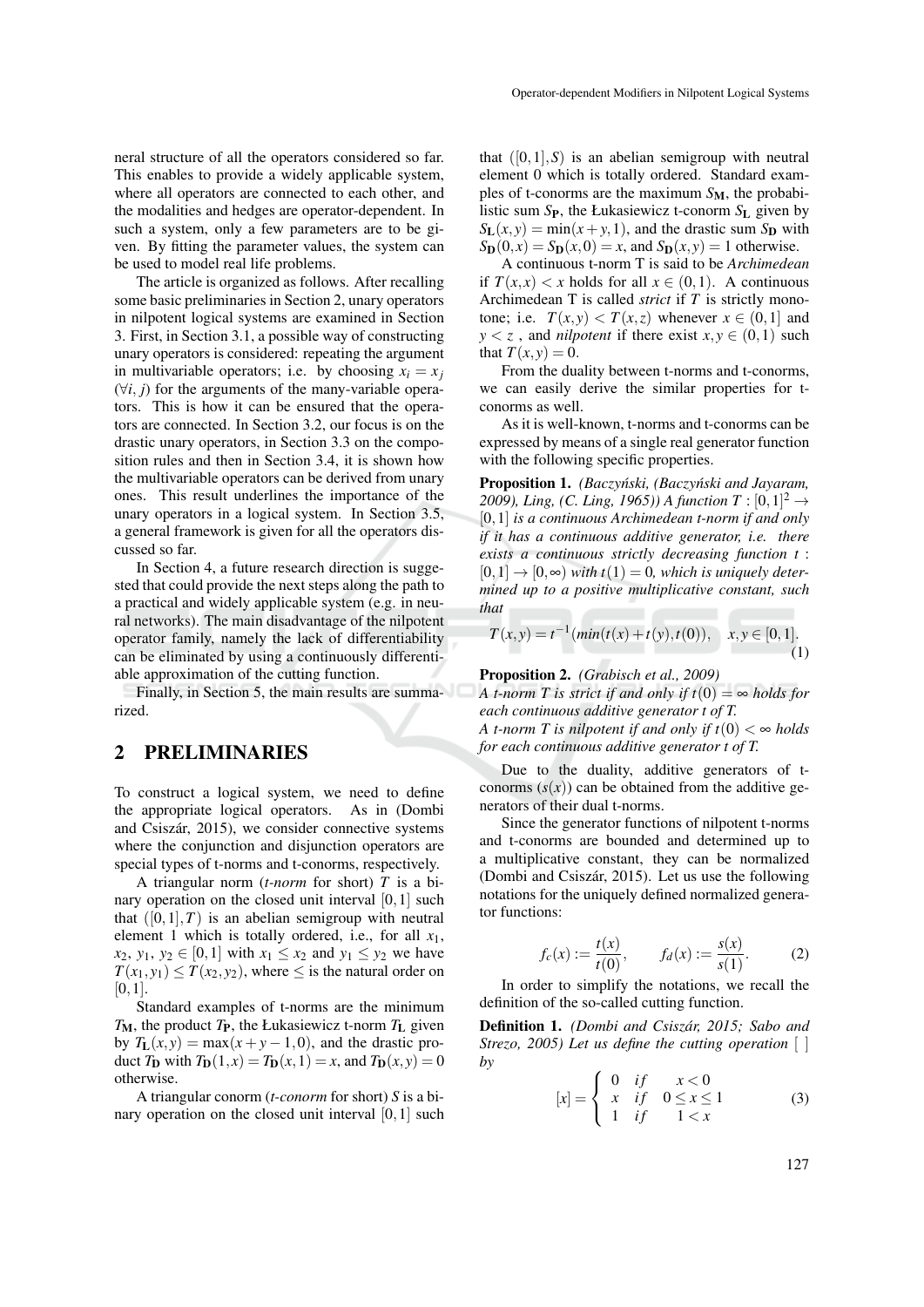*and let the notation* [ ] *also act as brackets when writing the argument of an operator. Then we can write*  $f[x]$  *instead of*  $f([x])$ *.* 

**Definition 2.** *(Dombi and Gera, 2005) Let a,b* ∈ [0,1],  $a < b$  and let us define the generalized cutting *operation*  $\left[\begin{array}{c}b\end{array}\right]_a^b$  *by* 

$$
[x]_a^b = \begin{cases} 0 & \text{if} & x < a \\ \frac{x-a}{b-a} & \text{if} & a \le x \le b \\ 1 & \text{if} & b < x \end{cases} \tag{4}
$$

*and let the notation* [ ] *also act as brackets when writing the argument of an operator. Then we can write*  $f[x]$  *instead of*  $f([x])$ *.* 

Proposition 3. *(Dombi and Csiszar, 2015) With the ´ help of the cutting operator, we can write the conjunction and disjunction operators in the following form, where*  $f_c(x)$  *and*  $f_d(x)$  *are decreasing and increasing normalized generator functions, respectively.*

$$
c(x, y) = f_c^{-1}[f_c(x) + f_c(y)],
$$
 (5)

$$
d(x, y) = f_d^{-1} [f_d(x) + f_d(y)].
$$
 (6)

From now on, the notations  $c(x, y)$  and  $d(x, y)$ above will be used for the conjunction and disjunction to emphasize the use of the normalized generator functions.

Next, we recall the definition of a nilpotent logical system.

Definition 3. *(Dombi and Csiszar, 2015) The triple ´* (*c*,*d*,*n*), *where c is a continuous Archimedean t-norm, d is a continuous Archimedean t-conorm and n is a strong negation, is called a connective system.*

Definition 4. *(Dombi and Csiszar, 2015) A con- ´ nective system is nilpotent if the conjunction c is a nilpotent t-norm, and the disjunction d is a nilpotent t-conorm.*

It was shown in (Dombi and Csiszár, 2015) that to construct a logical system, more than one generator functions can be used without losing consistency. In these systems,  $n_c(x)$  and  $n_d(x)$ , the negations generated by *f<sup>c</sup>* and *f<sup>d</sup>* respectively (also called as the natural negations) do not coincide with the negation operator; i.e.  $n_c(x) \neq n_d(x) \neq n(x)$ .

Definition 5. *A nilpotent connective system is called a bounded system if*  $f_c(x) + f_d(x) > 1$ , *or equivalently*  $n_d(x) < n(x) < n_c(x)$  *holds for all*  $x \in (0,1)$ *, where f<sub>c</sub> and f<sup>d</sup> are the normalized generator functions of the conjunction and disjunction, and nc*,*n<sup>d</sup> are the natural negations.*

The associativity of t-norms and t-conorms permits us to consider their extensions to the multivariable case. Dombi and Csiszár (Dombi and Csiszár, 2017) examined a general parametric operator  $o<sub>v</sub>(**x**)$ of nilpotent systems, where the parameter has an important semantic meaning as the threshold of expectation. Nilpotent conjunctive, disjunctive, aggregative and negation operators can be obtained by changing the parameter value.

**Definition 6.** Let  $f : [0,1] \rightarrow [0,1]$  be an increasing *bijection,*  $v \in [0,1]$ *, and*  $\mathbf{x} = (x_1, \ldots, x_n)$ *, where*  $x_i \in$ [0,1] *and let us define the general operator by*

$$
o_{\mathbf{v}}(\mathbf{x}) = f^{-1} \left[ \sum_{i=1}^{n} (f(x_i) - f(\mathbf{v})) + f(\mathbf{v}) \right] =
$$
  
=  $f^{-1} \left[ \sum_{i=1}^{n} f(x_i) - (n-1)f(\mathbf{v}) \right].$  (7)

**Remark 1.** *Note that the general operator for*  $v = 1$ *is conjunctive, for*  $v = 0$  *it is disjunctive and for*  $v =$  $v^* = f^{-1}(\frac{1}{2})$  *it is self-dual.* 

On the basis of Remark 1, the conjunction, the disjunction and the aggregative operator can be defined in the following way.

**Definition 7.** Let  $f : [0,1] \rightarrow [0,1]$  be an increa*sing bijection. Let us define the conjunction, the disjunction and the aggregative operator by*

$$
c(\mathbf{x}) := o_1(\mathbf{x}) = f^{-1} \left[ \sum_{i=1}^n f(x_i) - (n-1) \right], \qquad (8)
$$

$$
d(\mathbf{x}) := o_0(\mathbf{x}) = f^{-1} \left[ \sum_{i=1}^n f(x_i) \right],\tag{9}
$$

$$
a(\mathbf{x}) := o_{\mathbf{v}^*}(\mathbf{x}) = f^{-1} \left[ \sum_{i=1}^n f(x_i) - \frac{(n-1)}{2} \right], \quad (10)
$$

*respectively, where*  $v^* = f^{-1}(\frac{1}{2})$ .

Remark 2. *A conjunction, a disjunction and an aggregative operator differ only in one parameter of the general operator in* (7)*. The parameter* ν *has the semantic meaning of the level of expectation: maximal for the conjunction, neutral for the aggregation and minimal for the disjunction.*

**Definition 8.** Let  $w = (w_1, \ldots, w_n)$  and  $w_i > 0$  be real *parameters,*  $f : [0,1] \rightarrow [0,1]$  *an increasing bijection* with  $v \in [0, 1]$ . The weighted general operator is defi*ned by*

$$
a_{\mathbf{v},\mathbf{w}}(\mathbf{x}) := f^{-1}\left[\sum_{i=1}^n w_i (f(x_i) - f(\mathbf{v})) + f(\mathbf{v})\right]. \tag{11}
$$

Definition 9. *The operator*

$$
a_w(\mathbf{x}) = f^{-1} \left[ w \left( \sum_{i=1}^n f(x_i) - \frac{n}{2} \right) + \frac{1}{2} \right],
$$
 (12)

where  $w > 0$ , is called the weighted aggregative ope*rator.*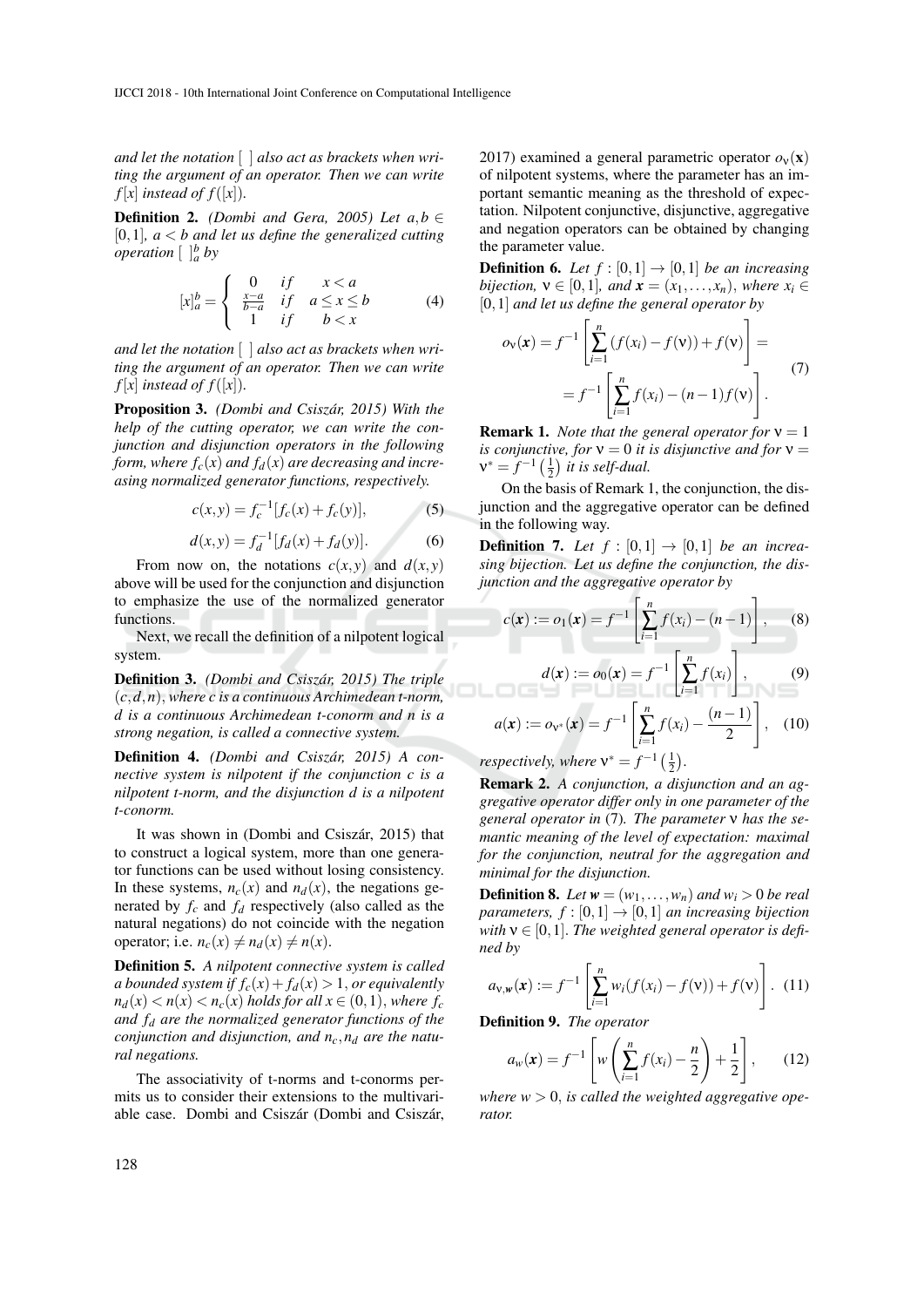Proposition 4. *The weighted general operator a*ν,*w*(*x*) *satisfies*

- *1. The boundary condition*  $a_{v,w}(0) = 0$ *, if and only if*  $\nu = 0$  *or*  $\sum_{i=1}^{n} w_i \ge 1$  *(for a commutative operator:*  $w \geq \frac{1}{n}$ ;
- *2. The boundary condition*  $a_{v,w}(1,\ldots,1) = 1$ *, if and only if*  $v = 1$  *or*  $\sum_{i=1}^{n} w_i \ge 1$  *(for a commutative operator:*  $w \geq \frac{1}{n}$ *)*;
- *3. Both of the above-mentioned boundary conditions, if and only if*  $\sum_{i=1}^{n} w_i \ge 1$  *(for a commutative operator:*  $w \geq \frac{1}{n}$ *)*;
- *4.*  $a_{v,w}(v,...,v) = v$ .

## 3 UNARY OPERATORS IN NILPOTENT LOGICAL SYSTEMS

In the early 1970's, Zadeh (L. A. Zadeh, 1972) introduced a class of powering modifiers, which defined the concept of linguistic variables and hedges (like *very, quite, extremely, ...*). He proposed computing with words as an extension of fuzzy sets and logic theory and introduced modifier functions of fuzzy sets called linguistic hedges, which change the meaning of the primary terms. As pointed out by Zadeh, linguistic variables and terms are closer to human thinking and therefore, words and linguistic terms can be used to model human thinking systems (L. A. Zadeh, 1971). Hedges and also modalities (like *possibly, necessarily, ...*) are the most examined unary operators. From a semantic viewpoint, these unary operators can also be viewed as a part of a logical system. In this section, two possible ways of extending a nilpotent logical system by defining the necessity and possibility operators are examined. The novelty of these two methods lies in the fact that they provide a logical system, where all the operators are connected to each other.

The possibility and neccessity operators have to satisfy the following equations.

$$
impossible(x) = necessity(not(x)) \qquad (13)
$$

and

$$
possible(x) = not (impossible(x)).
$$
 (14)

## 3.1 Possibility and Necessity as Unary Operators Derived from Multivariable Operators

A possible way of obtaining unary operators is by choosing  $x_i = x_i$  ( $\forall i$ , *j*) for the arguments of the manyvariable operators. Based on the De Morgan property of the conjunction and the disjunction, the unary operators derived from them satisfy the equations above.

**Definition 10.** *Let*  $k \in \mathbb{N}, \lambda \in \mathbb{R}^+, \lambda > 1, f : [0,1] \rightarrow$ [0,1] *be an increasing bijection and let us define the so-called necessity operator,* τ (*k*)  $N^{(k)}(x) : [0,1] \to [0,1]$  *in the following way:*

$$
\tau_N^{(k)}(x) := c[x, x, ... x] = f^{-1}[k(f(x) - 1) + 1], \quad (15)
$$

and the generalized necessity operator  $\tau_N^{(\lambda)}$  $\binom{N}{N}(x)$ :  $[0,1] \rightarrow [0,1]$  *as* 

$$
\tau_N^{(\lambda)}(x) := f^{-1} [\lambda(f(x) - 1) + 1] =
$$
  
=  $f^{-1} [\lambda f(x) - (\lambda - 1)],$  (16)

*where c is the conjunction generated by*  $f_c(x) = 1$ *f*(*x*)*.*

Similarly, the so-called possibility operator can also be defined by means of the disjunction operator. **Definition 11.** *Let*  $k \in \mathbb{N}, \lambda \in \mathbb{R}^+, \lambda > 1, f : [0,1] \rightarrow$ [0,1] *be an increasing bijection and let us define the so-called possibility operator,* τ (*k*)  $\binom{N(k)}{N}(x) : [0,1] \to [0,1]$ *in the following way:*

$$
\tau_P^{(k)}(x) := d[\underbrace{x, x, \dots x}_{k-times}] = f^{-1}[kf(x)], \qquad (17)
$$

and the generalized possibility operator  $\tau_p^{(\lambda)}$  $P^{(\kappa)}(x)$  :  $[0,1] \rightarrow [0,1]$  *as* 

$$
\tau_P^{(\lambda)}(x) := f^{-1} \left[ \lambda f(x) \right],\tag{18}
$$

*where d is the disjunction generated by*  $f(x)$ *.* 

Next, the so-called sharpness operator is defined, based on the self-duality of the aggregative operator. **Definition 12.** *Let*  $k \in \mathbb{N}, \lambda \in \mathbb{R}^+, \lambda > 1, f : [0,1] \rightarrow$ [0,1] *be an increasing bijection and let us define the so-called sharpness operator,* τ (*k*)  $S^{(k)}(x): [0,1] \to [0,1]$ *in the following way:*

$$
\tau_S^{(k)}(x) := a[x, x, ...x] = f^{-1} \left[ kf(x) - \frac{k-1}{2} \right], \quad (19)
$$

and the generalized sharpness operator  $\tau_S^{(\lambda)}$  $S^{(\lambda)}(x)$ :  $[0,1] \rightarrow [0,1]$  *as* 

$$
\tau_S^{(\lambda)}(x) := f^{-1} \left[ \lambda f(x) - \frac{\lambda - 1}{2} \right],\tag{20}
$$

129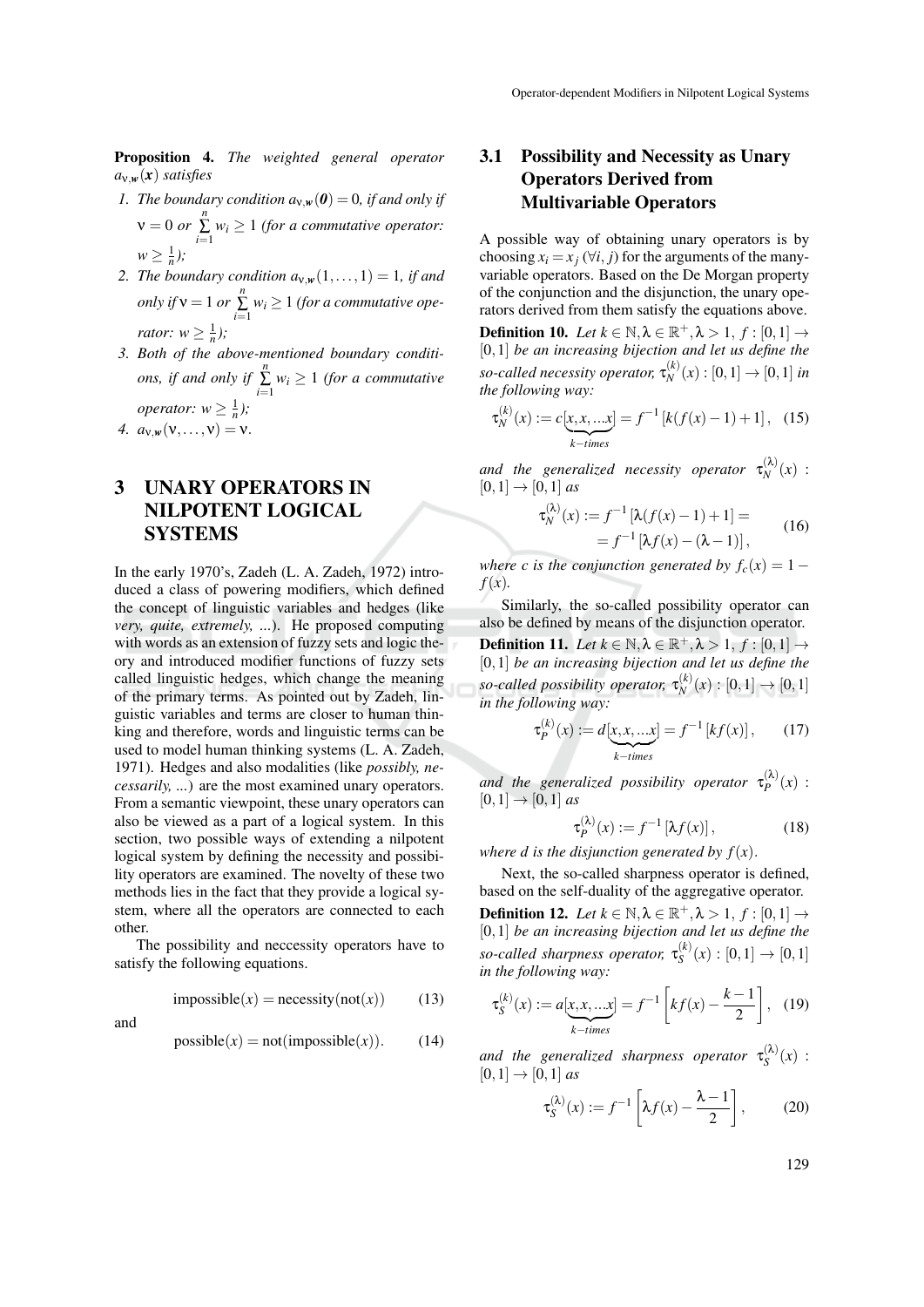*where a is the aggregative operator generated by f*(*x*)*.*

The three definitions above can be summarized in a unified formula.

**Definition 13.** *Let*  $\lambda \in \mathbb{R}^+, \lambda > 1, \nu \in [0,1], f$ :  $[0,1] \rightarrow [0,1]$  *be an increasing bijection. Let us de*fine the unary operator  $\tau_{v}^{(\lambda)}(x)$  in the following way.

$$
\tau_{\mathsf{v}}^{(\lambda)}(x) := f^{-1} \left[ \lambda \left( f(x) - f(\mathsf{v}) \right) + f(\mathsf{v}) \right]. \tag{21}
$$

**Remark 3.** *For*  $v = 1$ ,  $v = 0$  *and*  $v = v^*$  *(i.e.*  $f(v) =$ 1 2 *), we get the necessity, the possibility and the sharpness operators, respectively.*

The above-defined unary operators fulfill the following De Morgan identities (see equations 13 and 14).

**Proposition 5.** Let  $f : [0,1] \rightarrow [0,1]$  be an increasing *bijection and let n*(*x*) *be the negation generated by f*(*x*)*.*

$$
n\left(\tau_N^{(\lambda)}(x)\right) = \tau_P^{(\lambda)}\left(n(x)\right),\tag{22}
$$

$$
n\left(\tau_P^{(\lambda)}(x)\right) = \tau_N^{(\lambda)}(n(x)),\tag{23}
$$

$$
n\left(\tau_S^{(\lambda)}(x)\right) = \tau_S^{(\lambda)}(n(x)). \tag{24}
$$

*Proof.* The proof is similar in all three cases. Let us prove the first statement.

Taking into account the fact that  $1-[x] = [1-x]$ ,  $n\left(\tau_N^{(\lambda)}\right)$  $f^{-1}[1 - [\lambda f(x) - (\lambda - 1)]$  =  $f^{-1}\left[\lambda(1-f(x))\right]=\tau_P^{(\lambda)}$  $\Box$  $P^{(n)}(n(x))$ .

**Proposition 6.**  $\tau_{\mathsf{v}}^{(\lambda)}(x)$  *is for*  $\forall \mathsf{v} \in [0,1]$  *increasing.* Let  $x = x_1$  be the greatest value, for which  $\tau_{\mathsf{v}}^{(\lambda)}(x) = 0$ , and let  $x = x_2$  be the lowest value, for which  $\tau_\mathrm{v}^{(\lambda)}(x) =$ 1. *In this case*

$$
x_1 = f^{-1} \left[ \frac{\lambda - 1}{\lambda} f(v) \right] \tag{25}
$$

*and*

$$
x_2 = f^{-1} \left[ \frac{\lambda - 1}{\lambda} f(v) + \frac{1}{\lambda} \right].
$$
 (26)

*Proof.* The monotonicity follows from the monotonicity of  $f(x)$ . To find  $x_1$  and  $x_2$ , the following two equations need to be solved:

and

$$
\lambda(f(x) - f(v)) + f(v) = 0,
$$

$$
\lambda(f(x) - f(v)) + f(v) = 1.
$$

The solution follows from a direct calculation.  $\Box$ 

The values  $x_1$  and  $x_2$  in Proposition 6 for  $v =$  $1, v = 0$  and  $v = v^*$  can be found in Table 1.

Table 1:  $x_1$  and  $x_2$  values for  $v = 1$ ,  $v = 0$  and  $v = v^*$ .

|                            |       | $\mathcal{X}_1$              | $\mathcal{X}$                |
|----------------------------|-------|------------------------------|------------------------------|
| r                          |       | $r-1$                        |                              |
| $\tau_{\rm p}$             |       |                              |                              |
| $\tau_S^{(\wedge)}$<br>(x) | $v^*$ | $\frac{\lambda-1}{2\lambda}$ | $\frac{\lambda +}{2\lambda}$ |

Table 2:  $x_1$  and  $x_2$  values for  $f(x) = x$ .

|                |    | $\mathcal{X}_1$ | $\mathcal{X}$ |
|----------------|----|-----------------|---------------|
| $\overline{x}$ |    |                 |               |
| $\tau$         | 0  |                 |               |
|                | ,∗ |                 |               |

**Proposition 7.** *Let*  $v^* = f^{-1}(\frac{1}{2})$ *.* 

$$
\tau_N^{(\lambda)}(\mathbf{v}^*) = f^{-1}\left[1 - \frac{\lambda}{2}\right],\tag{27}
$$

$$
\tau_P^{(\lambda)}(\mathbf{v}^*) = f^{-1}\left[\frac{\lambda}{2}\right]
$$
 (28)

 $(29)$ 

*and*

*Proof.* The statements follow from direct calculations.  $\Box$ 

 $S^{(\kappa)}(v^*)=v^*$ 

 $\tau_{\scriptscriptstyle S}^{(\lambda)}$ 

Remark 4. *Note that* ν ∗ *is a fixpoint of the sharpness operator* τ (λ)  $S^{(\kappa)}(x)$ .

Next, let us consider the case  $f(x) = x$ . **Remark 5.** *In particular for*  $f(x) = x$ ,

$$
\tau_N^{(\lambda)}(x) = \min(1, \max(0, \lambda x - (\lambda - 1))), \quad (30)
$$

$$
\tau_P^{(\lambda)}(x) = \min(1, \max(0, \lambda x)), \tag{31}
$$

$$
\tau_S^{(\lambda)}(x) = \min\left(1, \max\left(0, \lambda x - \frac{\lambda - 1}{2}\right)\right). \tag{32}
$$

In Figure 1, unary operators generated by  $f(x) = x$ are shown. For the values  $x_1$  and  $x_2$ , see Table 2.

**Remark 6.** As can be seen, for  $f(x) = x$ , the unary *operators*  $\tau_l^{(\lambda)}(x)$   $(I \in \{N, P, S\})$ , *have a value in*  $(0, 1)$ *I if and only if x* ∈ (*x*1, *x*2)*. Note that the length of this interval,*  $x_2 - x_1 = \frac{1}{\lambda}$ .

#### 3.2 Drastic Unary Operators

Let us now define the so-called drastic unary operators in the following way.

**Definition 14.** *Let*  $f : [0,1] \rightarrow [0,1]$  *be an increasing bijection. Let*

$$
\tau_N^{(\infty)}(x) := \lim_{\lambda \to \infty} \tau_N^{(\lambda)}(x),\tag{33}
$$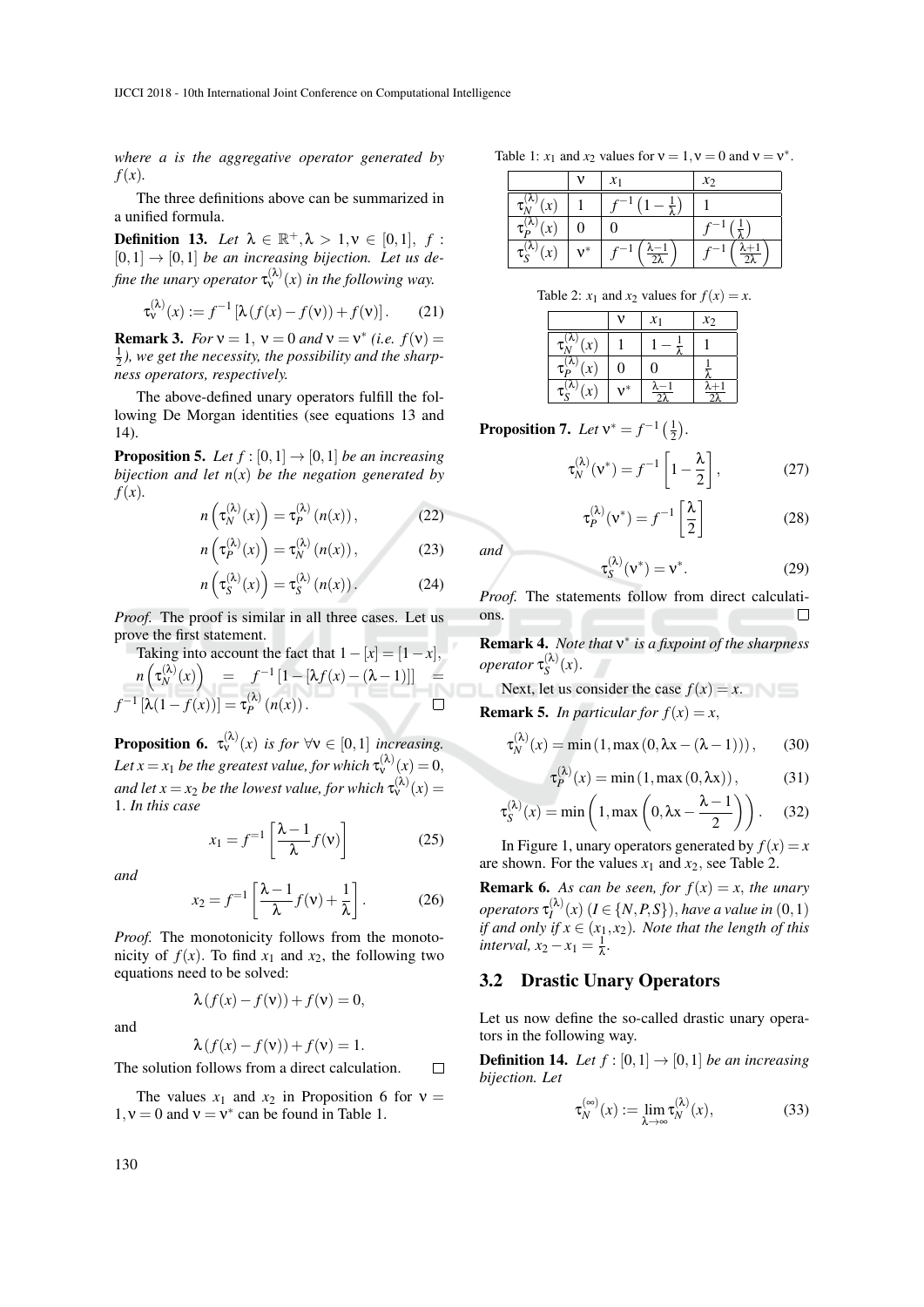





(c) Sharpness operators  $\tau_S^{(\lambda)}$  for  $\lambda =$  $1, 2, 3, 4$ 

Figure 1: Unary operators generated by  $f(x) = x$ .

$$
\tau_P^{(\infty)}(x) := \lim_{\lambda \to \infty} \tau_P^{(\lambda)}(x),\tag{34}
$$

*and*

$$
\tau_S^{(\infty)}(x) := \lim_{\lambda \to \infty} \tau_S^{(\lambda)}(x). \tag{35}
$$

 $\tau_{N}^{(\infty)}$  $\int_{N}^{(\infty)}(x), \tau_P^{(\infty)}$  $p_P^{(\infty)}(x)$  *and*  $\tau_S^{(\infty)}$ *S* (*x*) *are called drastic unary operators.*

#### Proposition 8.

$$
\tau_N^{(\infty)}(x) = \begin{cases} 0 & \text{if } x < 0 \\ 1 & \text{if } x = 1, \end{cases} \tag{36}
$$

*and*

*and*

$$
\tau_P^{(\infty)}(x) = \begin{cases} 0 & \text{if } x = 0 \\ 1 & \text{if } x > 0, \end{cases}
$$
(37)  

$$
\tau_S^{(\infty)}(x) = \begin{cases} 0 & \text{if } x < v \\ v & \text{if } x = v \\ 1 & \text{if } x > v. \end{cases}
$$
(38)

*Proof.* The statement follows from a direct calculation.  $\Box$ 

#### 3.3 Composition Rules

In human thinking and languages, emphasis is often expressed by repeating modalities and hedges, such as "very-very". The following proposition shows that the necessity, possibility and sharpness operators are all closed under composition. The parameter of the compositon is the product of the input parameters.

**Proposition 9.** *Let*  $f$  :  $[0,1] \rightarrow [0,1]$  *be an increasing bijection and let n*(*x*) *be the negation generated by f*(*x*)*.*

$$
\tau_N^{(\lambda_1)}\left(\tau_N^{(\lambda_2)}(x)\right) = \tau_N^{(\lambda_1 \lambda_2)}(x),\tag{39}
$$

$$
\tau_P^{(\lambda_1)}\left(\tau_P^{(\lambda_2)}(x)\right) = \tau_P^{(\lambda_1 \lambda_2)}(x),\tag{40}
$$

$$
\tau_S^{(\lambda_1)}\left(\tau_S^{(\lambda_2)}(x)\right) = \tau_S^{(\lambda_1\lambda_2)}(x). \tag{41}
$$

*Proof.* 1. It has to be shown that 
$$
\tau_N^{(\lambda_1)} \left( \tau_N^{(\lambda_2)}(x) \right) =
$$
 $f^{-1} \left[ \lambda_1 f \left( f^{-1} [\lambda_2 f(x) - (\lambda_2 - 1)] \right) - (\lambda_2 - 1) \right] =$  $f^{-1} \left[ \lambda_1 [\lambda_2 f(x) - (\lambda_2 - 1)] - (\lambda_2 - 1) \right].$ \n(a) For  $\lambda_2 f(x) - (\lambda_2 - 1) \leq 0$ ; i.e. for  $f(x) \leq 1 - \frac{1}{\lambda_2}$ , we obtain  $\tau_N^{(\lambda_1)} \left( \tau_N^{(\lambda_2)}(x) \right) = 0$ . In this case,  $\tau_N^{(\lambda_1 \lambda_2)}(x) = 0$  as well, since from  $f(x) \leq 1 - \frac{1}{\lambda_2}$  follows  $f(x) \leq 1 - \frac{1}{\lambda_2} - \frac{1}{\lambda_1}$ ; i.e.  $\lambda_1 \lambda_2 f(x) - (\lambda_1 - 1)(\lambda_2 - 1) - 1) \leq 0$ .

- (b) For  $0 < \lambda_2 f(x) (\lambda_2 1) \le 0 < 1$ ; i.e. for  $f(x) > 1 - \frac{1}{\lambda_2}$ , the cutting function can be omitted and the statement follows from a direct calculation.
- (c) Taking into account the fact that  $\lambda_2 > 1$  and  $0 \leq$ *f*(*x*) ≤ 1,  $\lambda_2 f(x) - (\lambda_2 - 1) > 1$  is impossible.

2. It has to be shown that 
$$
\tau_P^{(\lambda_1)}(\tau_P^{(\lambda_2)}(x)) = f^{-1}[\lambda_1[\lambda_2 f(x)]] = f^{-1}[\lambda_1 \lambda_2 f(x)].
$$

(a) If 
$$
f(x) \ge \frac{1}{\lambda_2}
$$
, then  $f^{-1}[\lambda_1[\lambda_2 f(x)]] =$   
 $f^{-1}[\lambda_1 \lambda_2 f(x)] = 1$ .

(b) If  $0 < f(x) < \frac{1}{\lambda_2}$ , then the cutting function can be omitted and the statement is trivial.

3. It has to be shown that 
$$
\tau_S^{(\lambda_1)}(\tau_S^{(\lambda_2)}(x)) =
$$
  
\n
$$
f^{-1} \left[ \lambda_1 \left[ \lambda_2 f(x) - \frac{\lambda_2 - 1}{2} \right] - \frac{\lambda_1 - 1}{2} \right] =
$$
\n
$$
f^{-1} \left[ \lambda_1 \lambda_2 f(x) - \frac{\lambda_1 \lambda_2 - 1}{2} \right].
$$

- (a) If  $\lambda_2 f(x) \frac{\lambda_2 1}{2} \leq 0$ , then taking into account the fact that  $\lambda_i > 1$ , the left hand side of the equation is 0. Since in this case  $f(x) \leq \frac{\lambda_2 - 1}{2\lambda_2}$ ,  $2\lambda_1\lambda_2 f(x) \leq \lambda_1\lambda_2 - 1 \leq \lambda_1\lambda_2 - 1$ . Therefore, the value in the cutting function on the right hand side is less than or equal to 0, which means that the equation holds.
- (b) If  $0 \leq \lambda_2 f(x) \frac{\lambda_2 1}{2} \leq 1$ , then the cutting function can be omitted and the statement is trivial.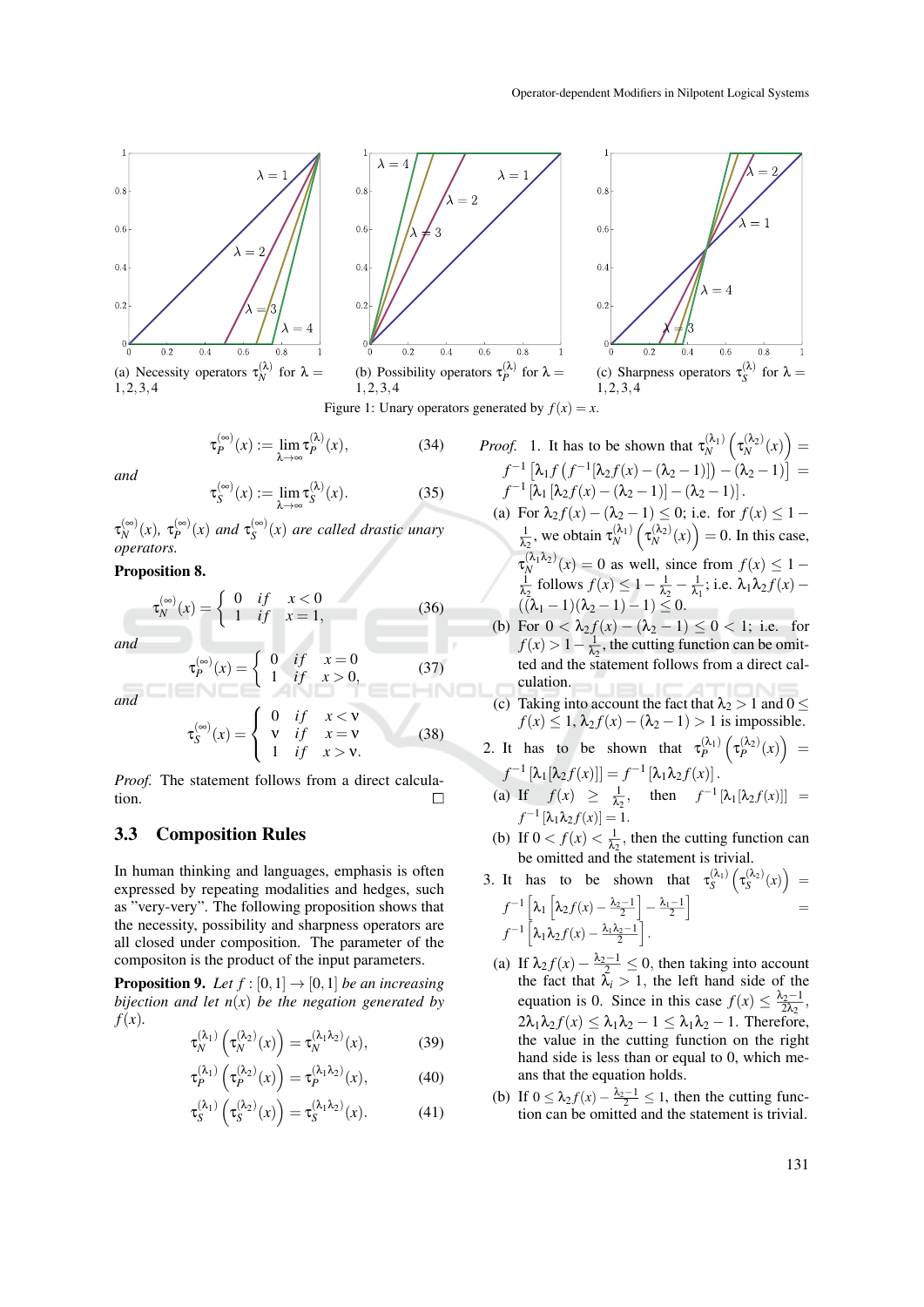(c) If  $\lambda_2 f(x) - \frac{\lambda_2 - 1}{2} > 1$ , then  $f(x) > \frac{\lambda_2 + 1}{2\lambda_2}$  $\frac{2+1}{2\lambda_2} > 1,$ which means that the left hand side of the equation is 1. Since in this case  $\frac{1+\lambda_1\lambda_2}{2} < \frac{\lambda_1\lambda_2+\lambda_1}{2} <$  $\lambda_1 \lambda_2 f(x)$ , the value in the cutting function on the right hand side is greater than 1, which means that the equation is valid.

 $\Box$ 

Proposition 10. *1. For the drastic operators*

$$
\tau_I^{(\infty)}\left(\tau_J^{(\infty)}(x)\right) = \tau_J^{(\infty)}(x),\tag{42}
$$

*where*  $I, J \in \{N, P, S\}$ *.* 

*Proof.* This statement follows from a direct calculation.

## 3.4 Multivariable Operators Derived from Unary Operators

Proposition 11 tells us how the conjunction and the disjunction can be expressed in terms of the unary operators and the arithmetic mean operator.

First, let us recall the definition of the arithmetic mean operator.

#### Definition 15.

$$
m(x) := f^{-1}\left(\frac{1}{k}\sum_{i=1}^{k}(f(x_i))\right),
$$
 (43)

*where f* :  $[0,1] \rightarrow [0,1]$  *is an increasing bijection.* Proposition 11. *The unary operators satisfy the following equation:*

$$
\tau_{\mathsf{v}}^{(k)}(m(\mathbf{x})) = o_{\mathsf{v}}(\mathbf{x}). \tag{44}
$$

*In particular,*

1. 
$$
\tau_P^{(k)}(m(\mathbf{x})) = d(\mathbf{x}),
$$
  
\n2.  $\tau_N^{(k)}(m(\mathbf{x})) = c(\mathbf{x}),$   
\n3.  $\tau_S^{(k)}(m(\mathbf{x})) = a(\mathbf{x}).$ 

*Proof.* The statements follow from a direct calculation. П

Proposition 12. *The necessity and the possibility operator have the following property:*

1. 
$$
d\left(\tau_P^{(k)}(x_1), \tau_P^{(k)}(x_2), \dots \tau_P^{(k)}(x_k)\right) = \tau_P^{(k)}(d(\mathbf{x})).
$$
  
2.  $c\left(\tau_N^{(k)}(x_1), \tau_N^{(k)}(x_2), \dots \tau_N^{(k)}(x_k)\right) = \tau_N^{(k)}(c(\mathbf{x})),$ 

*Proof.* 1. The following statement has to be proven:  $f^{-1} \left[ \sum_{i=1}^{k} [\lambda f(x_i)] \right] = f^{-1} \left[$  $\lambda \sum_{i=1}^{k} [f(x_i)]$ . If  $\lambda f(x_i) \leq 1$  for  $\forall i$ , then the statement is trivial. If  $\exists i$ , for which  $\lambda f(x_i) > 1$ , then both sides of the equations have the same value (i.e. a value of 1).

2. This follows from the first statement by applying the De Morgen law.

 $\Box$ 

## 3.5 A General Framework: The  $\alpha, \beta, \gamma$ -Model

All basic operators discussed so far can be handled in a common framework, since they all can be described by the following parametric form.

**Definition 16.** *Let*  $x, y \in [0, 1]$ *,*  $\alpha, \beta, \gamma \in \mathbb{R}$  *and let*  $f$ :  $[0,1] \rightarrow [0,1]$  *be a strictly increasing bijection. Let the general parametric operator be*

$$
o_{\alpha,\beta,\gamma}(x,y) := f^{-1}[\alpha f(x) + \beta f(y) + \gamma].
$$
 (45)

The most commonly used operators for special values of  $\alpha$ ,  $\beta$  and  $\gamma$  are listed in Table 3.

Now let us focus on the unary (1-place) case.

**Definition 17.** *Let*  $x \in [0,1]$ ,  $\alpha, \gamma \in \mathbb{R}$  *and let* f:  $[0,1] \rightarrow [0,1]$ *, a strictly increasing bijection. Then* 

$$
o_{\alpha,\gamma}(x) := f^{-1}[\alpha f(x) + \gamma].\tag{46}
$$

For special γ values, see Table 4.

In this framework it becomes possible to define all the operators by a single generator function and a few parameters.

# 4 FUTURE WORK AND **APPLICATION CATIONS**

The main disadvantage of the Łukasiewicz operator family is the lack of differentiability, which would be necessary for numerous practical applications. Although most fuzzy applications (e.g. embedded fuzzy control) use piecewise linear membership functions owing to their easy handling, there are areas where the parameters are learned by a gradient-based optimization method. In this case, the lack of continuous derivatives makes the application impossible. For example, the membership functions have to be differentiable for each input in order to fine-tune a fuzzy control system by a simple gradient-based technique. This problem could be easily solved by using the so-called squashing function (see Dombi and Gera (Dombi and Gera, 2005)), which provides a solution to the abovementioned problem by a continuously differentiable approximation of the cut function. This approximation could be the next step to realizing a practical and widely applicable system.

The squashing function defined below is a continuously differentiable approximation of the generalized cutting function (see Definition 2) by means of sigmoid functions (see Figure 2).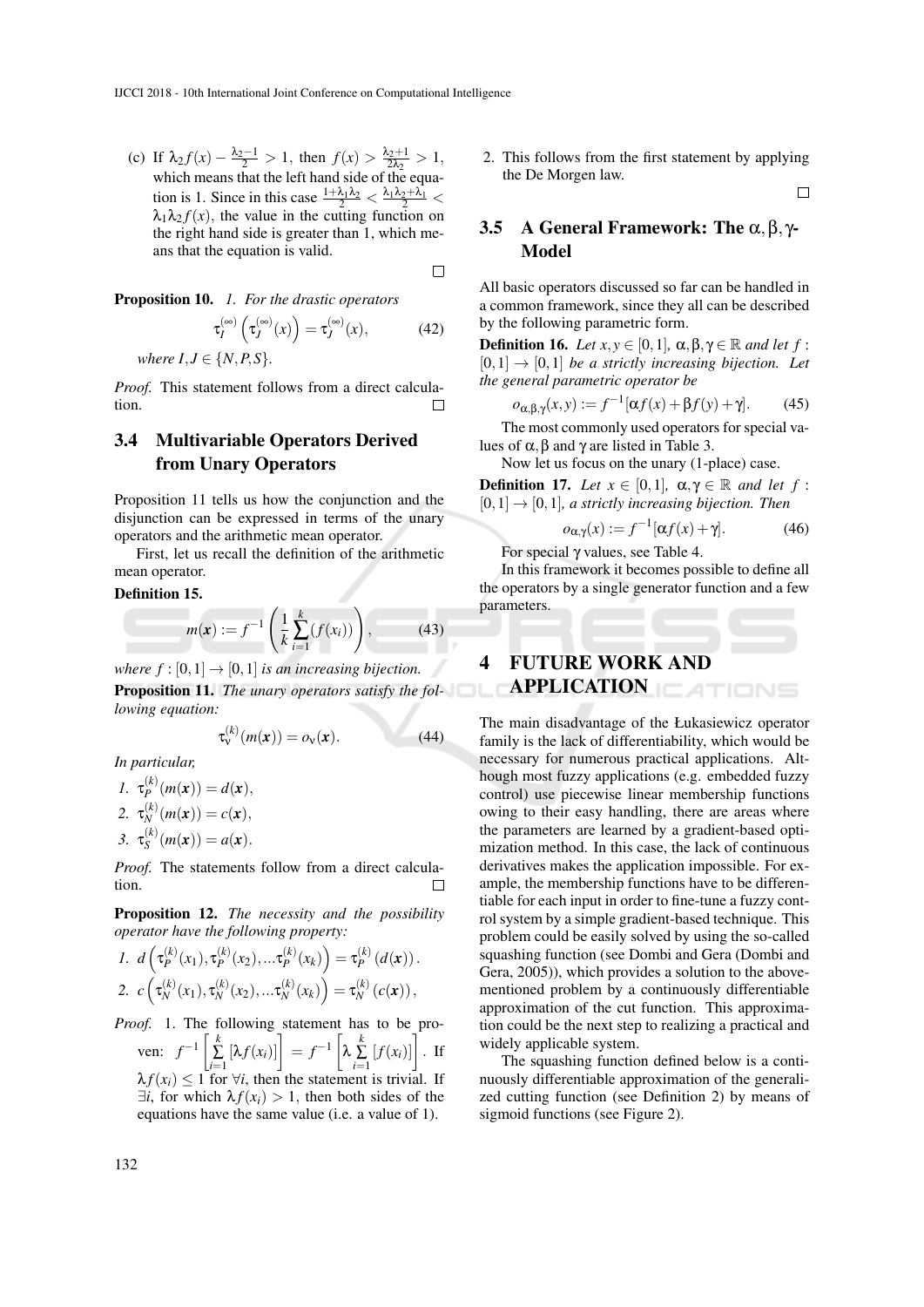|                      | $\alpha$ | ß   | $\sim$   | $o_{\alpha,\beta,\gamma}(x,y)$ | Notation |
|----------------------|----------|-----|----------|--------------------------------|----------|
| disjunction          |          |     | $\Omega$ | $+f(y)$                        | d(x,y)   |
| conjunction          |          |     | -1       |                                | c(x, y)  |
| implication          | $-1$     |     |          | $f(x) + 1$                     | i(x, y)  |
| arithmetic mean      | 0.5      | 0.5 | $\Omega$ | $f(x) + f(y)$                  | m(x, y)  |
| preference           | $-0.5$   | 0.5 | 0.5      | $- f(x) + 1$                   | p(x, y)  |
| aggregative operator |          |     | $-0.5$   | $\mathcal{X}$                  | a(x, y)  |
|                      |          |     |          |                                |          |

Table 4: Special values for γ.

 $-1$ 

 $-1$ 

*f*  $-1$  $\alpha f(x)$ 

 $\alpha$  |  $\gamma$  |  $o_{\alpha}$  (*x*, *y*) | Notation

Table 3: Special values for  $\alpha$ ,  $\beta$  and  $\gamma$ .

| 1            |      |         |                |                  |       |            |  |
|--------------|------|---------|----------------|------------------|-------|------------|--|
|              |      |         |                |                  | ٠.    |            |  |
| 0.8          |      |         |                |                  |       |            |  |
| 0.6          |      |         |                |                  | 1     |            |  |
| 0.4          |      |         |                |                  |       |            |  |
| $0.2\,$      |      |         |                |                  |       |            |  |
| $rac{0}{-3}$ | $-2$ | $^{-1}$ | $\overline{0}$ | $\beta_3=5$<br>1 | $\,2$ | $\sqrt{3}$ |  |

possibility  $\alpha \mid 0$ 

sharpness  $\alpha$ 

necessity  $\alpha$  | 1 −  $\alpha$ 

 $\alpha-1$ 2

Figure 2: Squashing functions for  $b = 1$ ,  $a = 0$ , for different β values ( $β$ <sub>1</sub> = 1,  $β$ <sub>2</sub> = 2 and  $β$ <sub>3</sub> = 5).

Definition 18. *(Dombi and Gera, 2005) Let the squashing function over the interval* [*a*,*b*] *be*

$$
S_{a,b}^{\beta}(x) = \frac{1}{b-a} \ln \left( \frac{1 + e^{\beta(x-a)}}{1 + e^{\beta(x-b)}} \right)^{\frac{1}{\beta}}
$$
(47)

 $where a,b \in \mathbb{R}, a < b, \beta \in \mathbb{R}^+$ .

The parameters *a* and *b* affect the placement of the squashing function, while the parameter β drives the precision of the approximation.

The reason for choosing the sigmoid function is its significant role in applications such as artificial neural networks, optimization methods, economic and biological models.

In Figure 3, "squashed" unary operators are illustrated; i.e. unary operators, in which the cutting function is approximated with a squashing function.

## 5 CONCLUSIONS

 $\tau_S(x)$ 

 $\sigma$ *[*α*f*(*x*)]  $\sigma$ *p*(*x*)

 $\lceil \alpha f(x) - (\alpha - 1) \rceil$  |  $\tau_N(x)$ 

 $(\alpha-1)$ 2

The main purpose of this paper was to examine the main unary operators of a nilpotent logical system. An integral framework was introduced to reveal the underlying structure of all the operators considered so far. As a result, a nilpotent logical system can be obtained, in which all operators are connected to each other, and the modalities and hedges are operatordependent. This is how it becomes possible to define all the operators via a single generator function and a few parameters. By fitting the parameter values, the system can be used to model real-life problems.

### ACKNOWLEDGEMENTS

The research was supported by GINOP-2.1.7-15- 2016-01782. The authors also gratefully acknowledge the financial support by the Faculty of Basic Sciences, Hochschule Esslingen, University of Applied Sciences.

## **REFERENCES**

- Baczyński, M. and Jayaram, B. (2009). On the distributivity of fuzzy implications over nilpotent or strict triangular conorms. *IEEE Transactions on Fuzzy Systems*, 17(3):590–603.
- Banks, W. (1994). Mixing crisp and fuzzy logic in applications. *Idea/Microelectronics, WESCON/94*, pages 94–97.
- C. Ling (1965). Representation of associative functions.